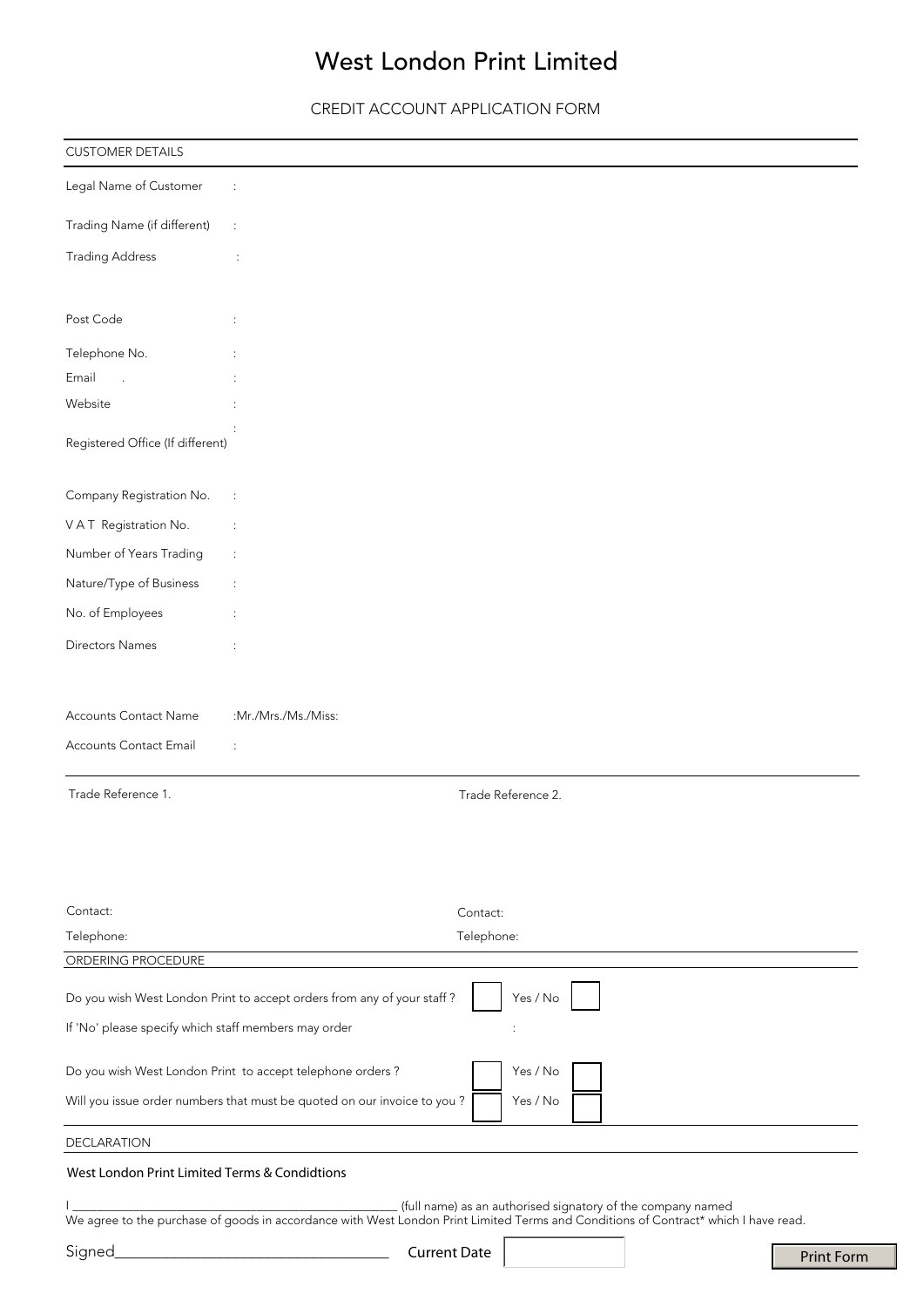# General Terms & Conditions of Business Printing Work

# 1. Price Variation

Estimates are based on the company's current costs of production and, unless otherwise agreed, are subject to amendment on or at any time after acceptance to meet any rise or fall in such costs.

# 2. Tax

The Company reserves the right to charge the amount of any value added tax payable whether or not included on the estimate or invoice.

# 3. Preliminary work

All work carried out, whether experimentally or otherwise, at customer's request shall be charged.

# 4. Copy

A charge may be made to cover any additional work involved where copy supplied is not clear and legible.

# 5. Electronic files

(a) It is the customer's responsibility to maintain a copy of any original electronic file.

(b) The company shall not be responsible for checking the accuracy of supplied input from an electronic file unless otherwise agreed.

(c) Without prejudice to clause 15, if an electronic file is not suitable for outputting on equipment normally adequate for such purposes without adjustment or other corrective action the company may make a charge for any resulting additional cost incurred.

# 6. Proofs

Proofs of all work may be submitted for customer's approval and the company shall incur no liability for any errors not corrected by the customer in proofs so submitted. Customer's alterations and additional proofs necessitated thereby shall be charged extra. When style, type or layout is left to the company's judgement, changes therefore made by the customer shall be charged extra.

# 7. Colour Proofs

Due to differences in equipment, paper, inks and other conditions between colour proofing and production runs, a reasonable variation in colour between colour proofs and the completed job will be deemed acceptable unless otherwise agreed.

# 9. Delivery and Payment

(a) Delivery of work shall be accepted when tendered and thereupon, or if earlier on notification that the work has been completed, payment shall become due.

(b) Unless otherwise specified the price is for delivery of the work to the customer's address as set out in the estimate. A charge may be made to cover any extra costs involved for delivery to a different address.

(c) Should expedited delivery be agreed an extra may be charged to cover any overtime or any other additional costs involved? (d) Should work be suspended at the request of or delayed through any default of the customer for a period of 30 calendar days the company shall then be entitled to payment for work already carried out, materials specially ordered and other additional costs including storage.

# 10. Ownership and Risk

(a) The risk in all goods delivered in connection with the work shall pass to the customer on delivery.

(b) Goods supplied by the company remain the company's property until the customer has paid for them and discharged all other debts owing to the company.

(c) If the customer becomes insolvent (as set out in clause 16) and the goods have not been paid for in full the company may take the goods back and, if necessary, enter the customer's premises to do so, or to inspect the goods.

(d) If the customer shall sell the goods before they have been paid for in full he shall hold the proceeds of sale on trust for the company in a separate account until any sum owing to the company has been discharged from such proceeds.

# 11. Claims

Advice of damage, delay or loss of goods in transit or of non-delivery must be given in writing to the company and the carrier within three clear days of delivery (or, in the case of non-delivery, within 28 days of notification of despatch of the goods) and any claim in respect thereof must be made in writing to the company and the carrier within seven clear days of delivery (or, in the case of non-delivery, within 42 days of notification of despatch). All other claims must be made in writing to the company within 28 days of delivery. The company shall not be liable in respect of any claim unless the aforementioned requirements have been complied with except in any particular case where the customer proves that (i) it was not possible to comply with the requirements and (ii) advice (where required) was given and the claim made as soon as reasonably possible.

# 12. Liability

(a) The company shall not be liable for indirect loss or third party claims occasioned by delay in completing the work or for any loss to the customer arising from delay in transit, whether as a result of the company negligence or otherwise. (b) Insofar as is permitted by law where work is defective for any reason, including negligence, the company's liability (if any) shall be limited to rectifying such defect. Where the company performs its obligations to rectify defective work under this condition the customer shall not be entitled to any further claim in respect of the work done nor shall the customer be entitled to treat delivery thereof as a ground for repudiating the contract, failing to pay for the work or cancelling further deliveries. (c) Nothing in these conditions shall exclude the printer's liability for death or personal injury as a result of its negligence.

# 13. Standing material

(a) Metal, film and other materials owned by the company and used by them in the production of type, plates, film-setting, negatives, positives and the like shall remain there exclusive property. Such items when supplied by the customer shall remain the customer's property.

(b) Type may be distributed and lithographic or photogravure film and plates, tapes, disks or other work effaced immediately after the order is executed unless written arrangements are made to the contrary. In the latter event, rent may be charged. (c) The printer shall not be required to download any digital data from his equipment or supply the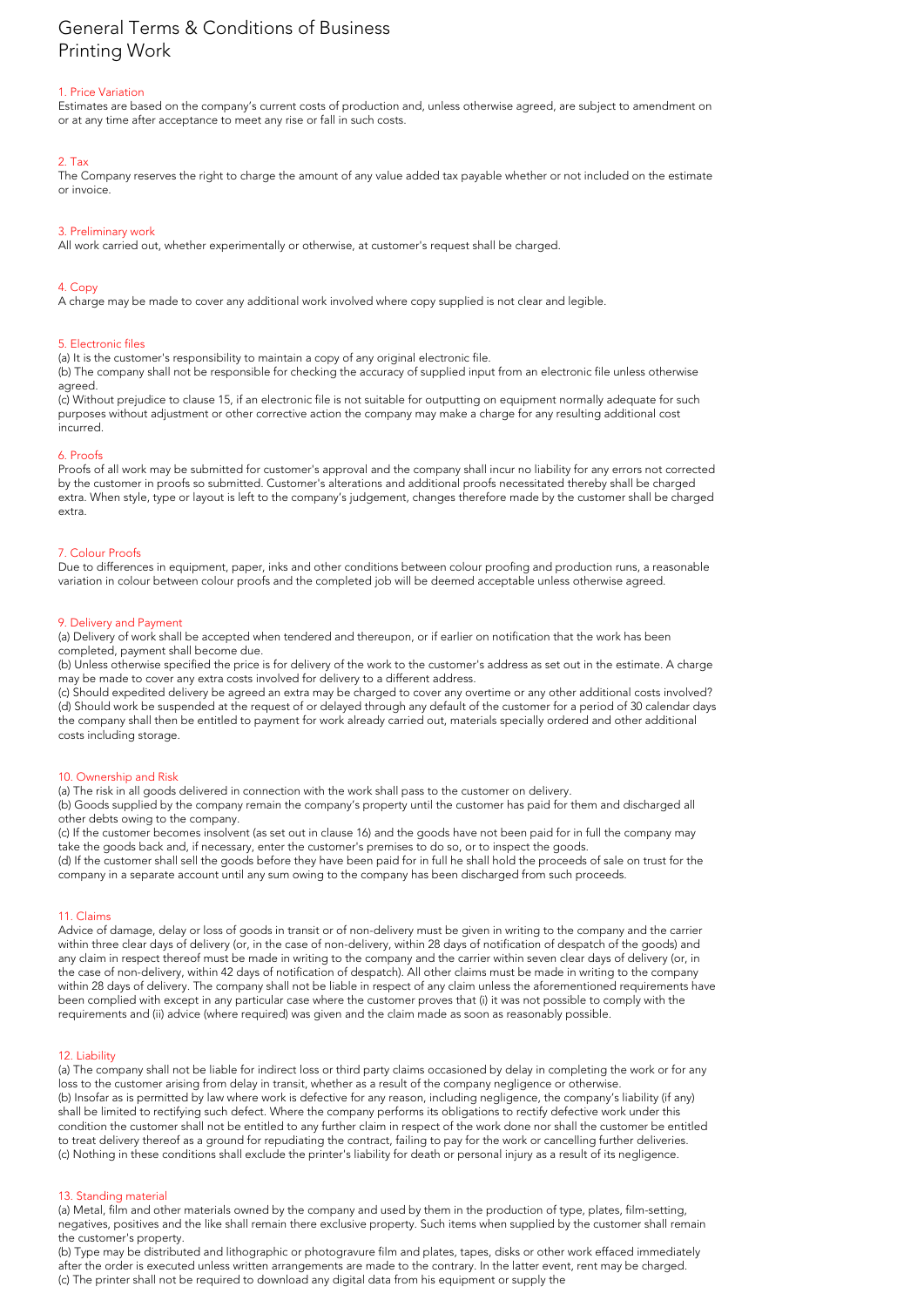#### 14. Customer's property

(a) Customer's property and all property supplied to the printer by or on behalf of the customer shall while it is in the possession of the company or in transit to or from the customer are deemed to be at customer's risk unless otherwise agreed and the customer should insure accordingly.

(b) The company shall be entitled to make a reasonable charge for the storage of any customer's property left with the company before receipt of the order or after notification to the customer of completion of the work.

#### 15. Materials supplied by the customer

(a) The company may reject any film, disks, paper, plates or other materials supplied or specified by the customer which appear to him to be unsuitable. Additional cost incurred if materials are found to be unsuitable during production may be charged except that if the whole or any part of such additional cost could have been avoided but for unreasonable delay by the company in ascertaining the unsuitability of the materials then that amount shall not be charged to the customer. (b) Where materials are so supplied or specified, the company will take every care to secure the best results, but responsibility will not be accepted for imperfect work caused by defects in or unsuitability of materials so supplied or specified. (c) Quantities of materials supplied shall be adequate to cover normal spoilage.

#### 16. Insolvency

Without prejudice to other remedies, if the customer becomes insolvent (namely, being a company is deemed to be unable to pay its debts or has a winding up petition issued against it or has a receiver, administrator or administrative receiver appointed to it or being a person commits an act of bankruptcy or has a bankruptcy petition issued against him) this company shall have the right not to proceed further with the contract or any other work for the customer and be entitled to charge for work already carried out (whether completed or not) and materials purchased for the customer, such charge to be an immediate debt due to him. Any unpaid invoices shall become immediately due for payment.

#### 17. General Lien

Without prejudice to other remedies, in respect of all unpaid debts due from the customer the company shall have a general lien on all goods and property in his possession (whether worked on or not) and shall be entitled on the expiration of 14 days' notice to dispose of such goods or property as agent for the customer in such manner and at such price as he thinks fit and to apply the proceeds towards such debts, and shall when accounting to the customer for any balance remaining be discharged from all liability in respect of such goods or property.

#### 18. Illegal matter

(a) The company shall not be required to print any matter which in his opinion is or may be of an illegal or libellous nature or an infringement of the proprietary or other rights of any third party.

(b) The company shall be indemnified by the customer in respect of any claims, costs and expenses arising out of any libellous matter or any infringement of copyright, patent, design or of any other proprietary or personal rights contained in any material printed for the customer. The indemnity shall include (without limitation) any amounts paid on a lawyer's advice in settlement of any claim that any matter is libellous or such an infringement.

#### 19. Periodical publications

A contract for the printing of a periodical publication may not be terminated by either party unless 13 weeks notice in writing is given in the case of periodicals produced monthly or more frequently or 26 weeks notice in writing is given in the case of other periodicals. Notice may be given at any time but wherever possible should be given after completion of work on any one issue. Nevertheless the company may terminate any such contract forthwith should any sum due there under remain unpaid.

#### 20. Force Majeure

The company shall be under no liability if he shall be unable to carry out any provision of the contract for any reason beyond his reasonable control including (without limiting the foregoing): Act of God; legislation; war; fire; flood; drought; inadequacy or unsuitability of any instructions, electronic file or other data or materials supplied by the customer; failure of power supply; lockout, strike or other action taken by employees in contemplation or furtherance of a dispute; or owing to any inability to procure materials required for the performance of the contract. During the continuance of such a contingency the customer may by written notice to the printer elect to terminate the contract and pay for work done and materials used, but subject thereto shall otherwise accept delivery when available.

#### 21. Law

These conditions and all other express and implied terms of the contract shall be governed and construed in accordance with the laws of England. 11/2003

#### 22.Overs and Unders Supply

All orders are subject to a tolerance of plus or minus 10% and can be charged accordingly.

#### 23.Use of Customer Logo for Promotional Purposes

Products manufactured or supplied the company may be used for advertising, displaying or other sales promotional activities, including samples of work. Any customers not wishing their logo to be used should notify the company in writing.

#### 24.E-Shots

All new customers are added to our e-shot mailing list, you will receive news and special offers from time to time. We never share your details with any other companies.

#### 25. Cancellation

Once a contract subsists between the Buyer and the Company the same cannot be cancelled by the Buyer except with the Company's consent and on terms that will indemnify the Company against all loss including, without exception, loss of profits a cancellation fee may be considered at the Companies discretion.